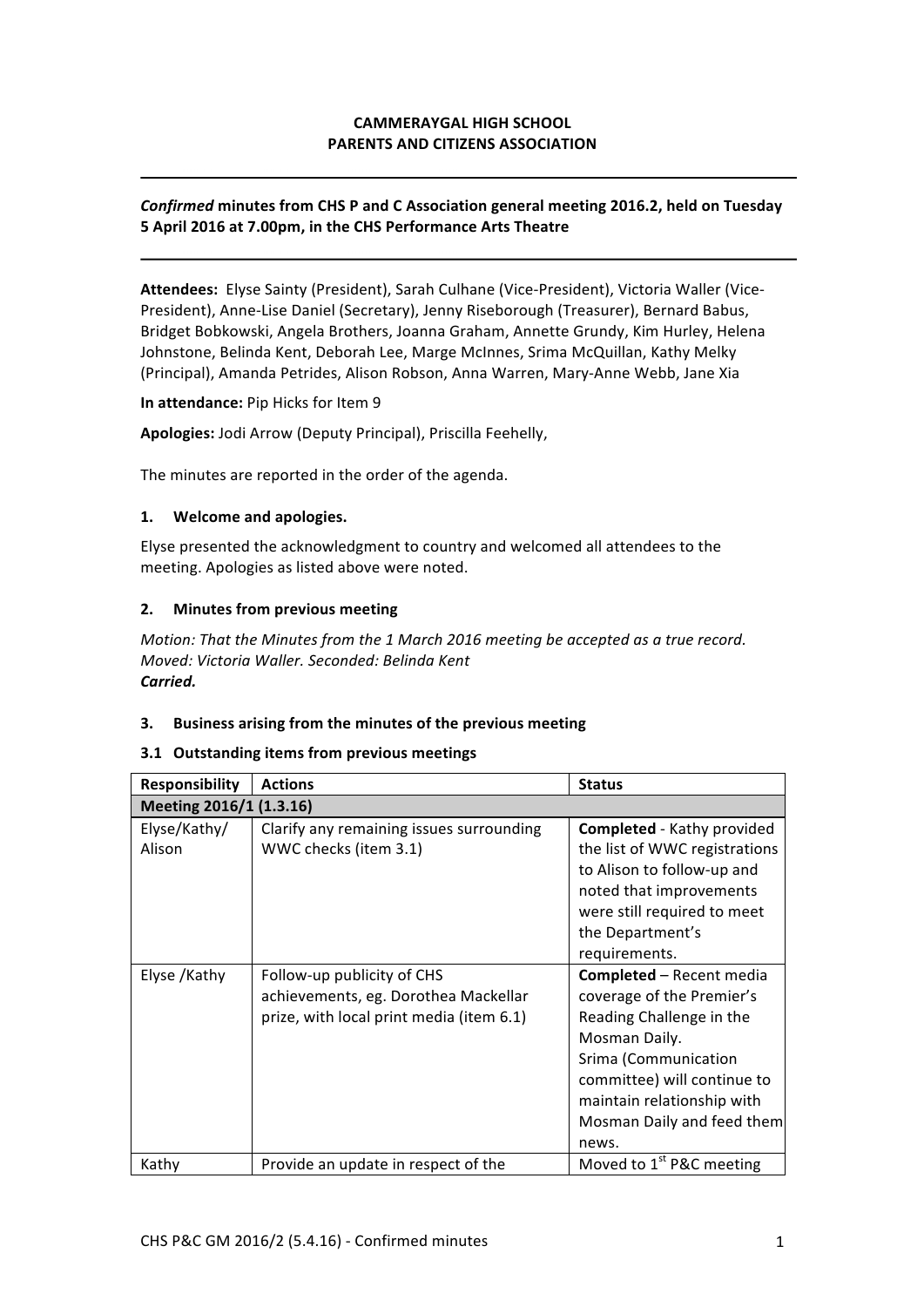|                         | School Plan at the next P&C meeting      | Term 2                          |  |
|-------------------------|------------------------------------------|---------------------------------|--|
|                         | (item 6.1)                               |                                 |  |
| Elyse /Kathy            | Discuss next steps to explore median     | <b>Pending</b>                  |  |
|                         | strip barrier with Council (item 6.1)    |                                 |  |
| Kathy                   | Arrange for Ms Hicks to attend the next  | <b>Completed - Ms Hick</b>      |  |
|                         | P&C meeting to discuss school 'grade'    | presented at the meeting        |  |
|                         | sport and prospective trials for grade   | (Item 9)                        |  |
|                         | teams (item 7.3)                         |                                 |  |
| Paul                    | Survey parents about hat preferences     | <b>Pending</b>                  |  |
|                         | (item 7.5)                               |                                 |  |
| Paul                    | Obtain "multi-purpose" brimmed hat       | <b>Completed - See Item 8.5</b> |  |
|                         | options for boys and girls from Noone    |                                 |  |
|                         | Imagewear (item 7.5)                     |                                 |  |
| Meeting 2015/6 (1.9.15) |                                          |                                 |  |
| Kathy                   | Check whether it is possible for         | No longer relevant:             |  |
|                         | parents to get a statement showing all   | payments are made directly      |  |
|                         | payments they have made through          | into the P&C account            |  |
|                         | the School online payment system         |                                 |  |
|                         | (Item 6.3)                               |                                 |  |
| Meeting 2015/5 (4.8.15) |                                          |                                 |  |
| Kathy                   | Check whether it will be possible to pay | No longer relevant:             |  |
|                         | sports registration through the School   | payments are made directly      |  |
|                         | online payment system (Item 6.3)         | into the P&C account            |  |

### **4. Standing items**

### **4.1 Collection of membership fee**

Anne-Lise reminded all attendees that, under rule 7 of the CHS P&C, a membership fee of \$1 (one dollar) was to be paid by members in order to have voting rights at the general and annual general meetings of the P&C. Paul further clarified that this was an annual fee.

# **4.2 Working with Children check**

Addressed at 3.1 above.

### **5. Correspondence**

No correspondence to be reported at the meeting.

### **6. Reports**

# **6.1 Principal's report**

Kathy reported on the following:

- Information letter about P&C prepared by the Office to be included in the information pack sent to the families starting during the year.
- School website: office staff working on keeping the website more up-to-date and dynamic. Kathy welcomed an offer that the P&C organise professional shots to replace/add to existing photos.
- Annual Report: Kathy has finalised the 2015 Annual report, a Department requirement. The report documents the School's achievements and progress. The report will be available on the school website just before the school holidays.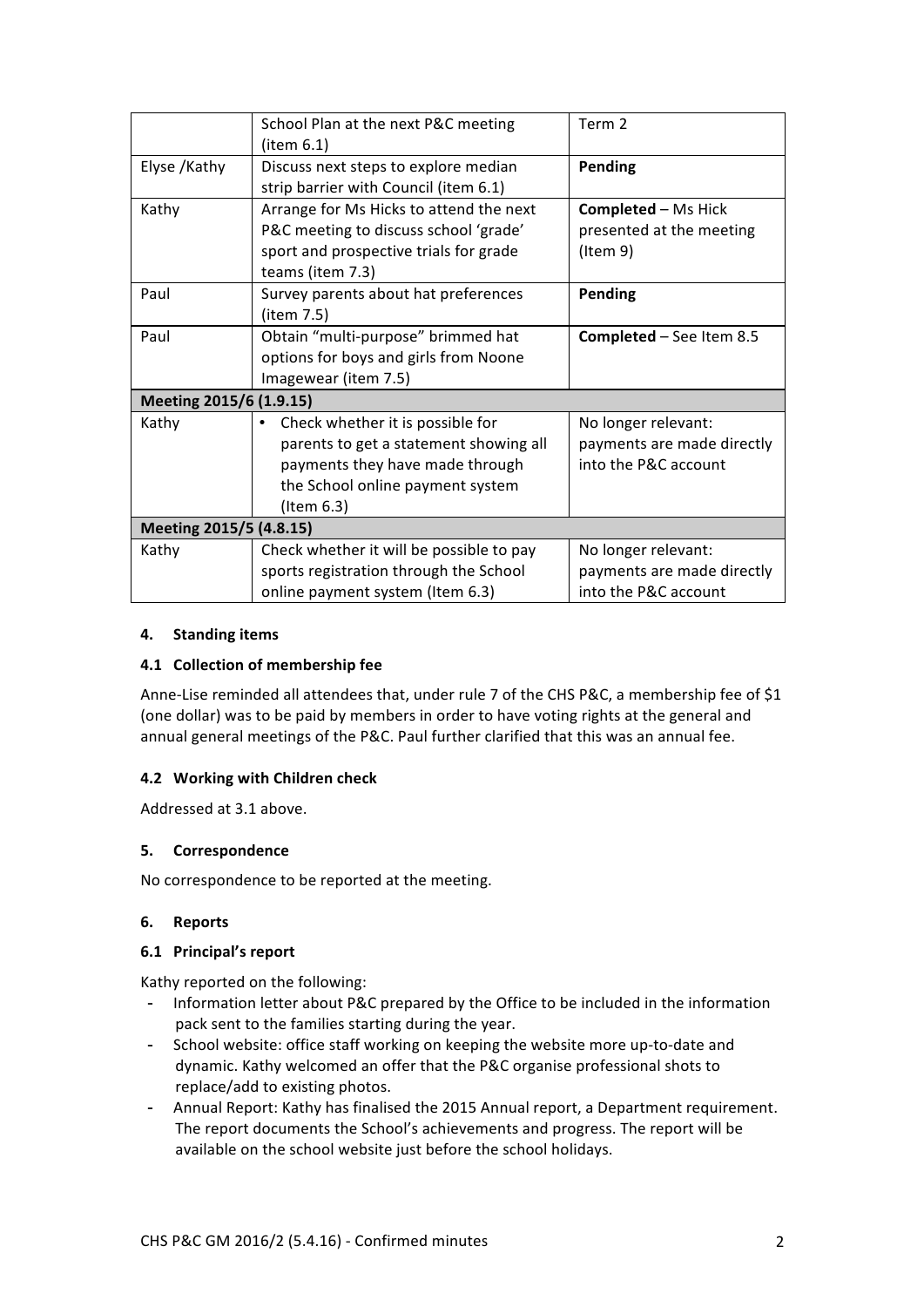- Learning coach: each student has been asked to write about their learning goals and the support they would need to achieve them. Kathy was impressed by the quality of the report and how students engaged with the exercise.
- Speakers: students are encouraged to present a speech on a topic of their choice at the Friday assembly. The school is also inviting external speakers. The aim is to encourage critical thinking on a variety of topics.
- Leadership elections: four leadership groups: SRC, House Captains, School Justice Committee and Environment Committee, totalling 52 school leaders. Leadership Camp scheduled in Week 5, Term 2.
- Big thank you to the P&C for the Social Night.

# **6.2 President's report**

Elyse reported on the following:

- The Wishlist at the Social Night raised \$4000 in donations. Elyse was following with donors and these would be acknowledged in various ways. Where sets of items were on the list, but not entirely funded, the P&C would look into providing additional funding.
- BBQ offered to students participating in the Running Club and Guitar club on Friday morning. Orders to placed online the day before.
- Canteen: the quality and choice of food was an ongoing issue. Kathy advised that addressing this would be her priority next term and invited a P&C representative to join her when she meets with the Canteen provider.

# **6.3 Treasurer's report**

Jenny reported on the following:

- Book balance as at 5 April stood at almost \$29,000 (twenty nine thousands dollars), with \$18,000 (eighteen thousands dollars) available to spend.
- A call for Year 8 contributions would be sent out in Term 2.
- Sports and Music committees had view access to the account: easier to manage payments.

# **7. Governance**

# **7.1 Elections of sub-committees convenors**

Following the resignation of Elyse Sainty as Convenor of the Music sub-committee, this position was declared vacant and opened for election. One nomination was received as follows:

Nominee: Bridget Bobkowski. Moved by: Anne-Lise Daniel. Seconded by: Alison Robson **Carried. Bridget Bobkowski was elected.**

A nomination for the position of Convenor of the Communication sub-committee was vacant and declared opened for election. One nomination was received as follows: Nominee: Srima McQUillan. Moved: Helena Johnstone. Seconded: Sarah Culhane. **Carried. Srima McQuillan was elected.**

# **8. General business**

# **8.1 Social Events and Fundraising Sub-committee**

Belinda thanked all the parents who helped at the P&C Social Night, with special thanks to all the teachers who attended the event and to Jenny and Karl Riseborough who organised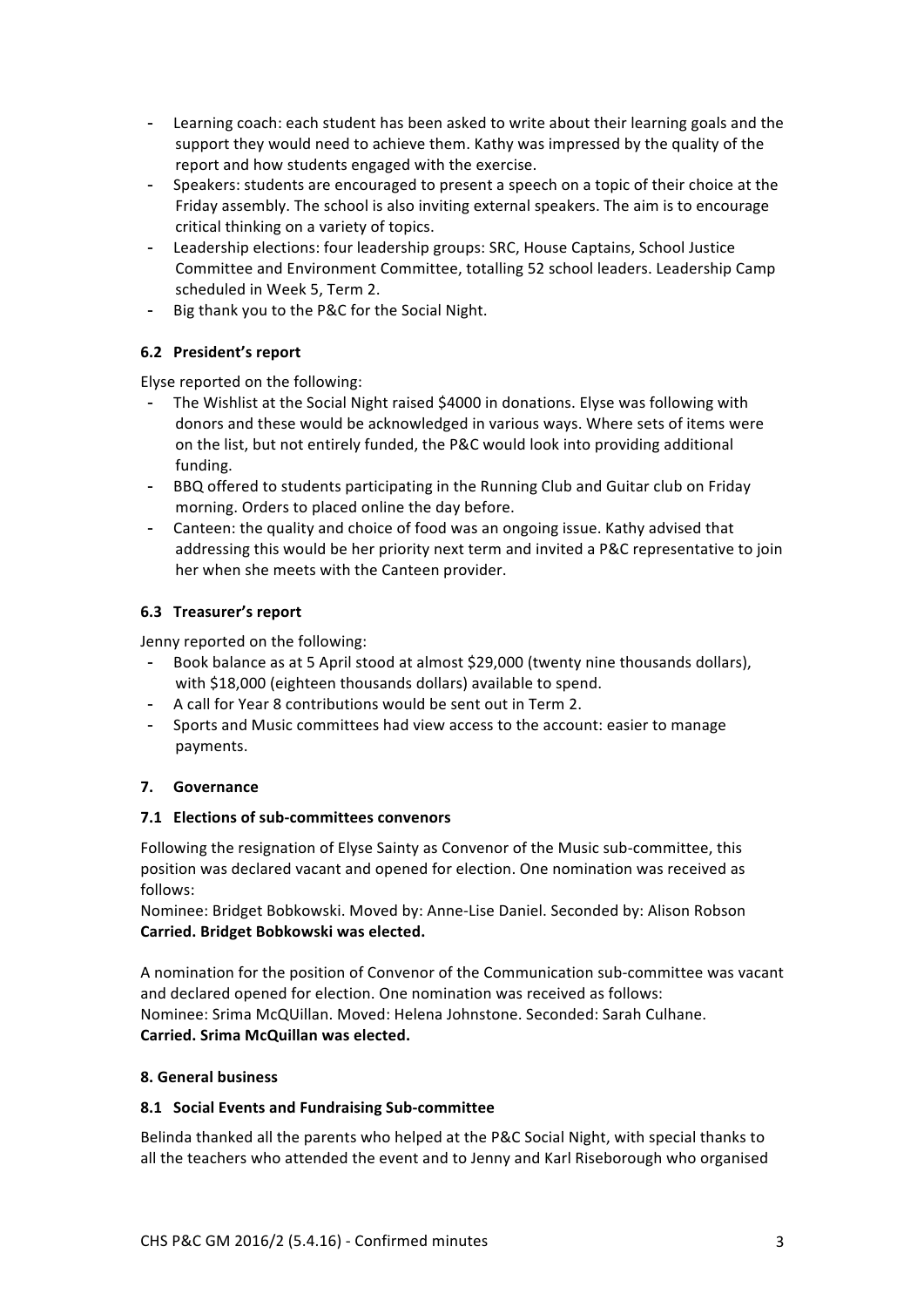the drinks. The event, while not designed to be a fundraising event, raised \$200 (two hundred dollars).

### **8.2 Sports Sub-committee**

Alison reported on the following:

### • *End of Term One*

Strong start to the school year this year with over 100 students participating in the various sports. Whilst the match results have been mixed, all children seem to be enjoying making new friends and for many students learning new skills.

### • *Basketball*

All 5 teams are making good progress in their matches. We are very close to being able to form a second Year 8 basketball team in preparation for Competition Two which starts in July 2016. The girls on the waiting list have already started training. Love to find 1 or 2 more girls to make up the numbers.

Still struggling with getting a regular NSBA coach to run the boys' basketball coaching sessions. The sports sub-committee is working with the NSBA to see if they can get some continuity and also considering other options for next term.

Thanks to the generosity of some of the parents time the Sports Committee have also been able to run additional basketball 'drop in' sessions on a Saturday morning, this allows some of the students who don't have access to a basketball hoop to come in and practise their skills in an informal setting. All parent volunteers have provided working with children check information.

### • *Tennis*

The Sports Committee is now taking expressions of interest for term 2 tennis. Parents of students who would like to participate should contact the P&C as soon as possible as they are in the process of finalising numbers.

### • *Soccer*

All the school soccer teams played their first matches this weekend and had a lot of fun. The Sports Committee would still like to get a couple more players for each of the teams: Boys Year 7, Boys Year 8 and Girls Year 7 and 8.

# • *Outstanding fees*

All outstanding fees have now been paid. The Sports Committee now has a treasurer, Belinda Bannister, who has kindly offered to assist with monitoring and chasing payments as they come in.

### • *School holiday basketball camp*

There are 3 school holiday basketball camps and 2 futsal camps organised for the school holidays (numbers permitting).

### • *All weather court*

The Sports Committee has received several complaints about the surface of the all weather court, particularly first thing in the morning for basketball training and also whenever it has been raining overnight or earlier in the day. Several of the students have fallen and the coaches have to adjust their training to avoid further injuries.

The reality is this court isn't an all weather court and the committee would like to know what if anything can be done about it before someone incurs a serious injury.

**Actions**: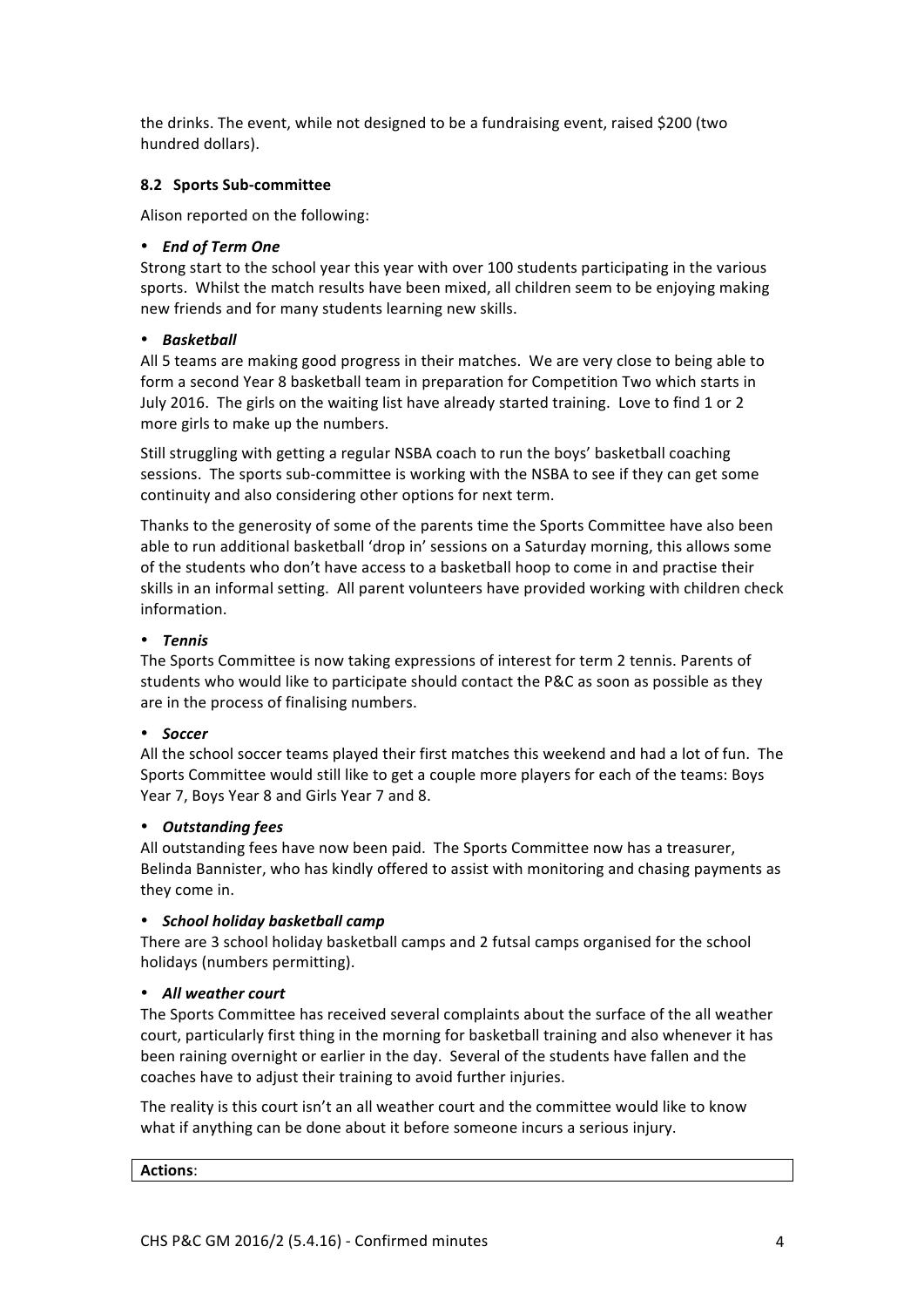- Alison to provide Kathy with a short report courts issue, including specific cases or injuries or near misses
- Kathy to raise the court issue with the Department

### **8.3 Communication Sub-committee**

Srima presented her strategy to encourage more families to provide their contact details.

### **8.4 Uniform Sub-committee**

Paul presented various options of wide-brimmed and bucket hats, with prices ranging from \$20 to \$50, and sought feedback from the parents present at the meeting. The following points were discussed:

- The hat model should be suitable to play sports.
- The hat would not be a compulsory element of the school uniform.
- The options presented did not really fit with the rest of the uniform (shirt, tie, etc) and will 'dress down' the look.
- Straw hat for girls: could be looked into again as there are more girls attending the school.

Paul also reported on the following:

- Long sleeve shirts for both boys and girls would be available after the school holidays.
- Looking at options for a rain coat/jacket. Request from parents that the item be light so as not to add to the weight of the school bag.
- Second-hand uniform box and lost property rack in the office.

A couple of parents raised the issue of the sports bag being more of a library bag than sports bag, and of being of poor quality. Elyse suggested that the bag be removed from the Uniform list.

### **Actions**:

• Paul to attend the SRC meeting on Thursday 7 April to get students' feedback on hat preferences and decide whether follow-up with families, through a survey, is still required.

### **8.5 Music Sub-committee**

Bridget reported that she met with Anthony McGirr on Thursday 7/4/2016 to discuss logistics related to all the music ensembles including:

- P&C-run music calendar for remainder of year (performances at school, out of school, performances students can attend);
- Finances for P&C-run music including paying percussion and band directors and making sure all music ensemble contributions are up to date;
- Preferred method for obtaining the items bought on the wish list;
- Clarifying rest of uniform (pants, shoes) for music ensembles.

# **8.6 Community and Environment Sub-committee**

Anna reported on that the Committee was pursuing a number of grant applications (e.g. for the kitchen garden on rooftop), liaising with the North Sydney Council to engage with a local aboriginal artist to create an artwork with the students for the School and discussing opportunities for the music ensembles to play at local venues (e.g. Mater).